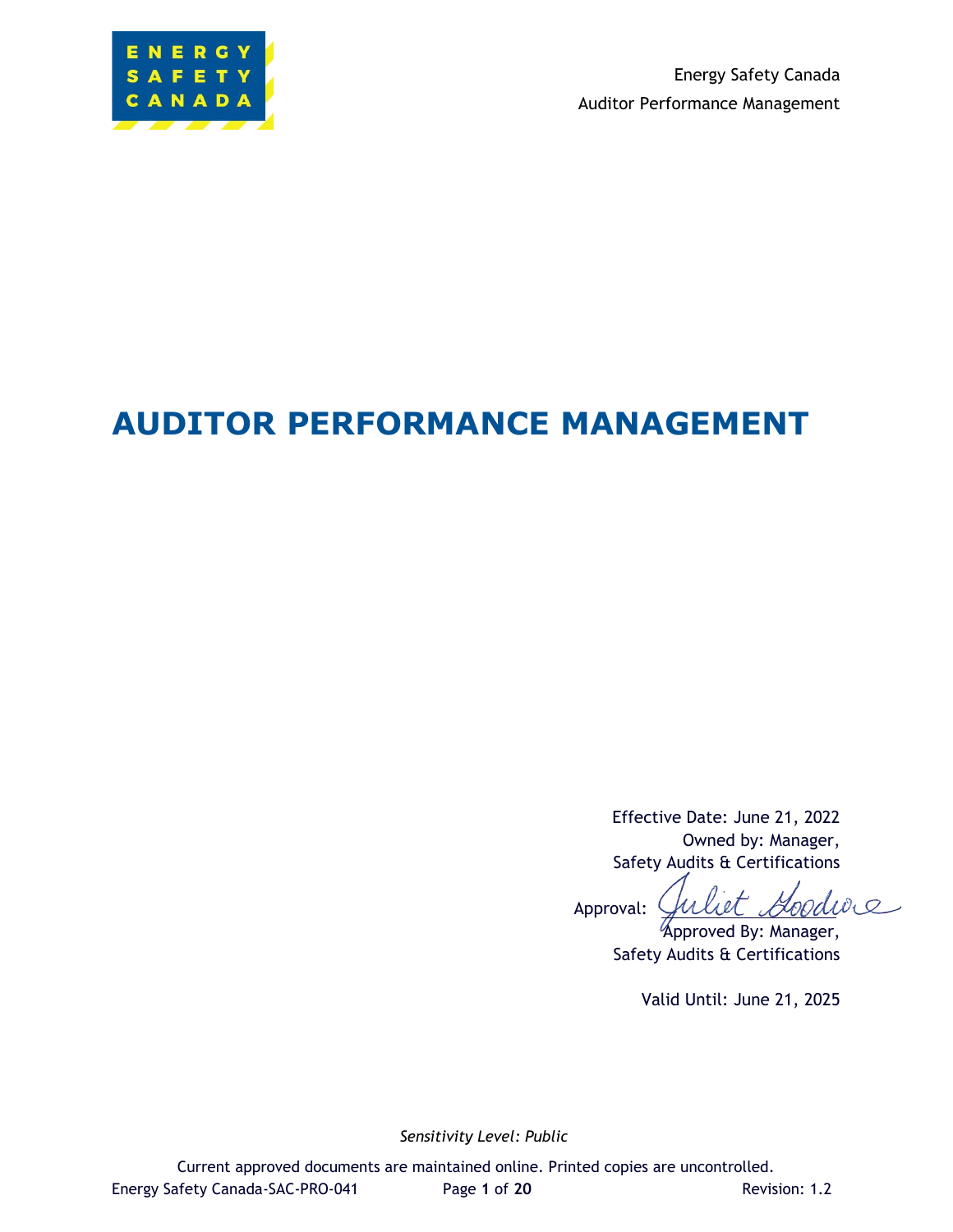

## <span id="page-1-0"></span>**SUMMARY OF CHANGES**

This Summary shows:

- All changes from last approved and published document
- The location within the document where the changes have been made

| <b>Version</b> | Date              | Author(s)                | <b>Revision Notes</b>                                                                                                                                                                                                         |
|----------------|-------------------|--------------------------|-------------------------------------------------------------------------------------------------------------------------------------------------------------------------------------------------------------------------------|
| 1.0            | March 01,<br>2019 | Melissa Mass             | This is the first revision of the<br><b>Auditor Performance Management</b><br>Procedure. This revision brings<br>the Procedure template into<br>alignment with the templates<br>used by the Governing Documents<br>Framework. |
| 1.1            | April 28, 2021    | Melissa Mass             | Updated mailing address to<br>current address.                                                                                                                                                                                |
| 1.2            | May 25, 2022      | <b>Courtney Christie</b> | Update to CAOEC reference.                                                                                                                                                                                                    |

Requirements changed in the new revision will be identified with a revision triangle beside it.

## <span id="page-1-1"></span>**SUMMARY OF REVIEWERS**

The following people were involved in the review of this Procedure.

| <b>Name</b>          | <b>Position</b>                           |
|----------------------|-------------------------------------------|
| Juliet Goodwin       | Manager, Safety Audits and Certifications |
| Justin Degagne       | Program Manager, Training                 |
| <b>SA&amp;C Team</b> | Subject Matter Experts (SME)              |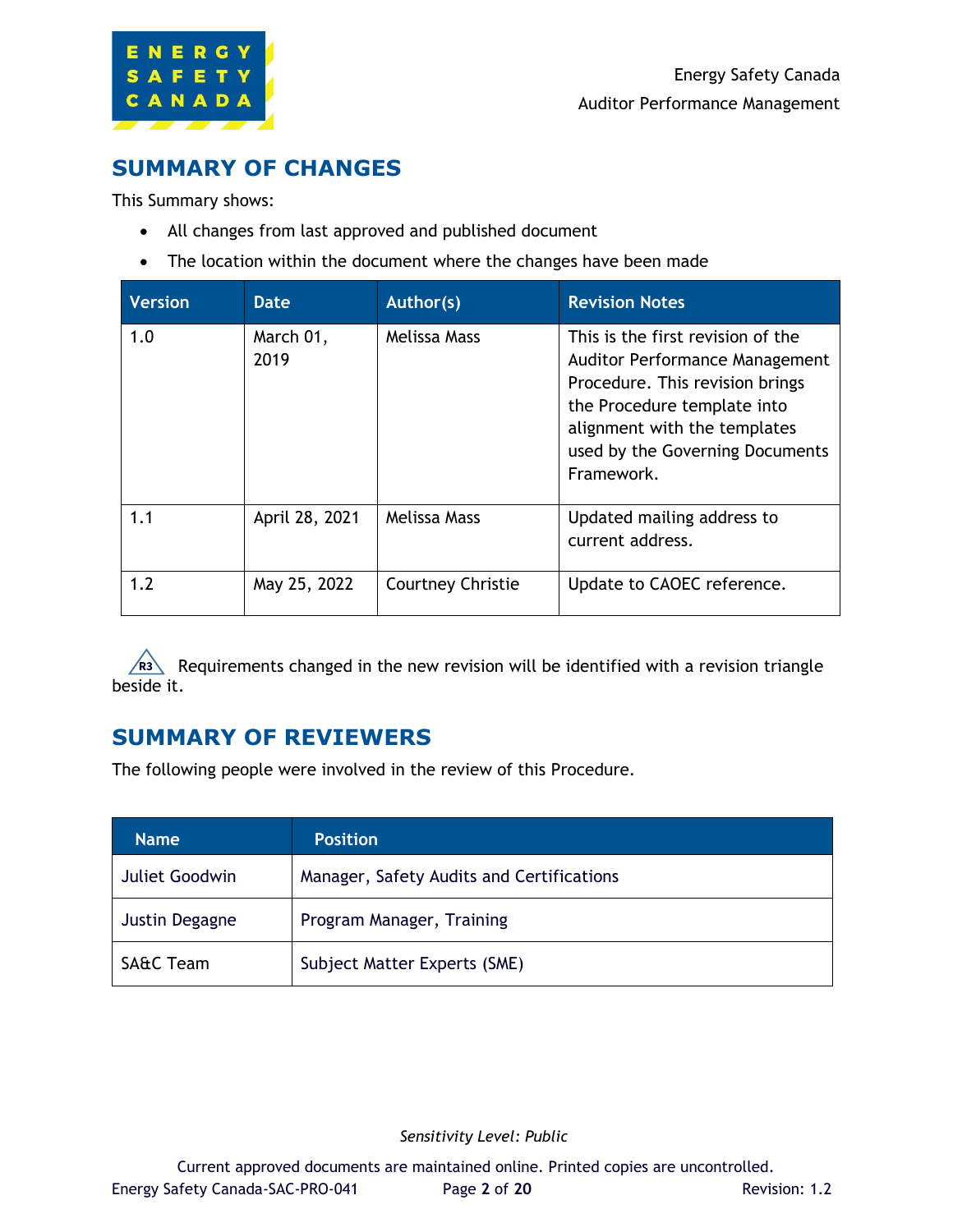

## **CONTENTS**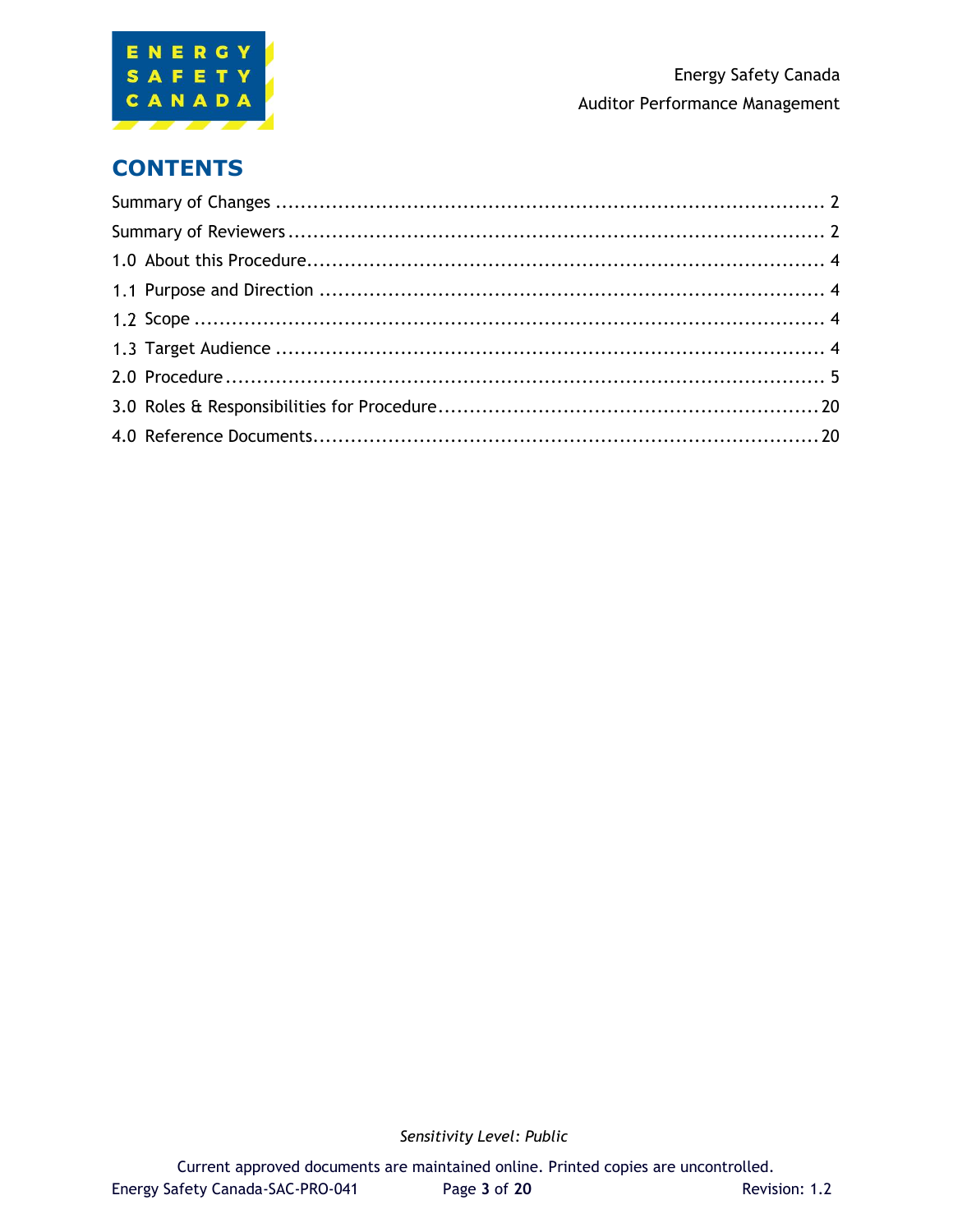

## <span id="page-3-0"></span>**1.0 ABOUT THIS PROCEDURE**

#### <span id="page-3-1"></span> $1.1$ Purpose and Direction

This procedure outlines how certified auditors and candidate auditors are required to maintain high standards in terms of ethical behavior and professional performance in their auditing role. This procedure is meant to create accountability to this high standard. Specifically, it outlines how Energy Safety Canada manages auditors when their performance raises either ethical and/or audit quality assurance (QA) issues.

#### <span id="page-3-2"></span> $1.2$ Scope

Energy Safety Canada has an obligation to its industry partners. Our industry partners should carry a positive expectation that auditors certified by Energy Safety Canada will consistently conduct themselves with honesty and the highest degree of professionalism.

Auditor performance concerns and issues may come to Energy Safety Canada's attention through several avenues. This can include such things as:

- Observations and investigations carried out as part of Energy Safety Canada's QA Review
- Discoveries made as a result of an onsite visit to a Certificate of Recognition (COR) client during or after an audit is conducted
- Complaints or reports from COR clients
- Complaints or reports from other Energy Safety Canada COR Auditors
- The results of an On-Site Audit Review

#### <span id="page-3-3"></span> $1.3<sub>l</sub>$ Target Audience

The target audience for this document is all Energy Safety Canada personnel and third parties involved in the COR program any work location. This includes Employers, Auditors, and applicable governing bodies.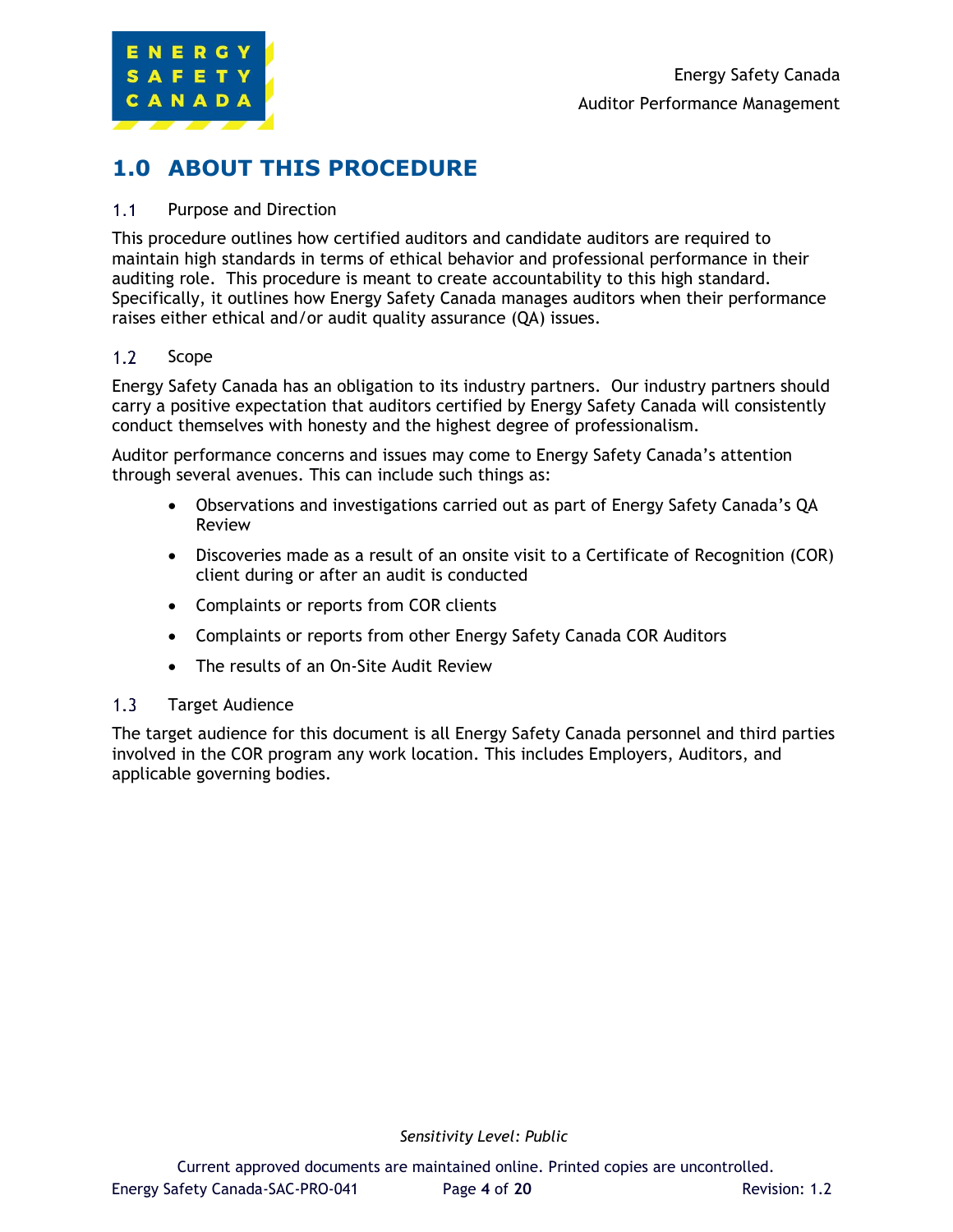

## <span id="page-4-0"></span>**2.0 PROCEDURE**

This is applicable to all auditors and auditor issues.

- $2.1$ In this Auditor Performance Management Procedure, "Auditor" means an Energy Safety Canada-certified Auditor and candidate Auditor.
- $2.2^{\circ}$ In this Auditor Performance Management Procedure, "Management Representative" means a representative from the department responsible for overseeing Energy Safety Canada's COR program.
- $2.3$ In this Auditor Performance Management Procedure, "Procedure" means the Auditor Performance Management Procedure.
- $2.4$ An Auditor will be provided access to the Procedure as part of the auditor certification process.
- $2.5$ As a condition of maintaining an Energy Safety Canada auditor certification, the Auditor shall agree to be bound by the disciplinary process outlined in the Procedure by signing the Energy Safety Canada Certified Auditor's Agreement (hereafter referred to as "Agreement") (see Appendix).
- $2.6$ Reported and/or confirmed Auditor performance issues, whether relating to ethical or QA issues, will be documented on the Auditor's file as follows:
	- 2.6.1 If Energy Safety Canada concludes, based on its investigation, that a suspected Auditor performance issue was not established, the documentation on the Auditor's file will reflect that the matter was investigated and found to be unsupported. This documentation will remain on the Auditor's file for a period of 2 years, after which it will be removed.
	- 2.6.2 The Auditor in question may or may not be notified by Energy Safety Canada, in Energy Safety Canada's sole discretion, that such documentation has been placed on the Auditor's file.
	- 2.6.3 If Energy Safety Canada's investigation concludes that the Auditor performance issue is proven, the results of the investigation and the associated disciplinary measures will be permanently recorded on the Auditor's file.
- $2.7$ Any organization that is affected by an Auditor performance management issue, whether relating to ethical or QA issues, may be notified by Energy Safety Canada, as set out in the Agreement.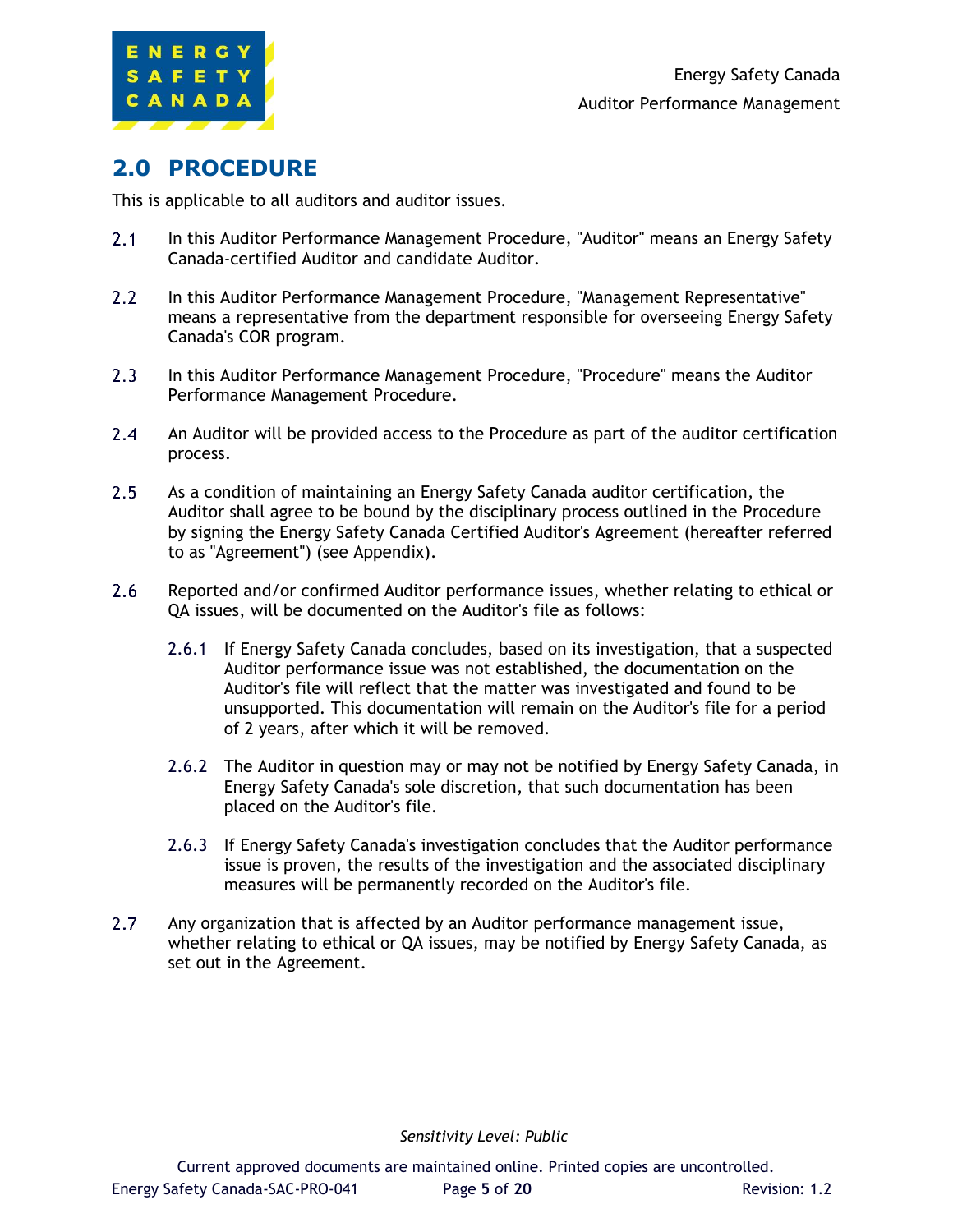

- $2.8$ If Energy Safety Canada receives notice from another Certificate of Recognition Certifying Partner that an Auditor has committed one or more infractions of that Certifying Partner's policies or code of ethics, Energy Safety Canada may initiate its own investigation of the Auditor. As part of its investigation, Energy Safety Canada may discipline the Auditor in accordance with this Procedure but is not obligated to do so.
- $2.9$ Once Energy Safety Canada begins an investigation into an Auditor's performance, and particularly when disciplinary measures affecting the Auditor's certification are a possible outcome, Energy Safety Canada may place the Auditor under an Interim Suspension while Energy Safety Canada's investigation takes place ("Interim Suspension"). In that case, Energy Safety Canada will notify the Auditor in writing of the Interim Suspension.
	- 2.9.1 An Auditor subject to an Interim Suspension is prohibited from registering any new audits with Energy Safety Canada.
	- 2.9.2 Upon being notified of an Interim Suspension, Energy Safety Canada will communicate what, if any, audits the Auditor may complete during the Interim Suspension.
	- 2.9.3 Any audits completed and submitted after an Interim Suspension is imposed and for which written approval was not obtained may not be accepted by Energy Safety Canada.
	- 2.9.4 An Interim Suspension is imposed at Energy Safety Canada's discretion when there is reason to believe that harm could result if the Auditor is not suspended during the remainder of the investigation.
	- 2.9.5 An Interim Suspension will be in effect from the time it is imposed for a maximum of 90 days, or until Energy Safety Canada issues a disciplinary decision, whichever is earlier.
	- 2.9.6 In all cases, Energy Safety Canada will use best efforts to limit the duration of the Interim Suspension.
	- 2.9.7 The duration of any Interim Suspension will form part of and be credited toward the term of any subsequent suspension imposed by Energy Safety Canada as part of the disciplinary measures imposed on the Auditor in accordance with this Procedure.
- $2.10 -$ If the Auditor has committed more than one infraction, whether ethical or QA in nature, Energy Safety Canada shall determine whether the disciplinary measure for each infraction will be served one after another, or concurrently.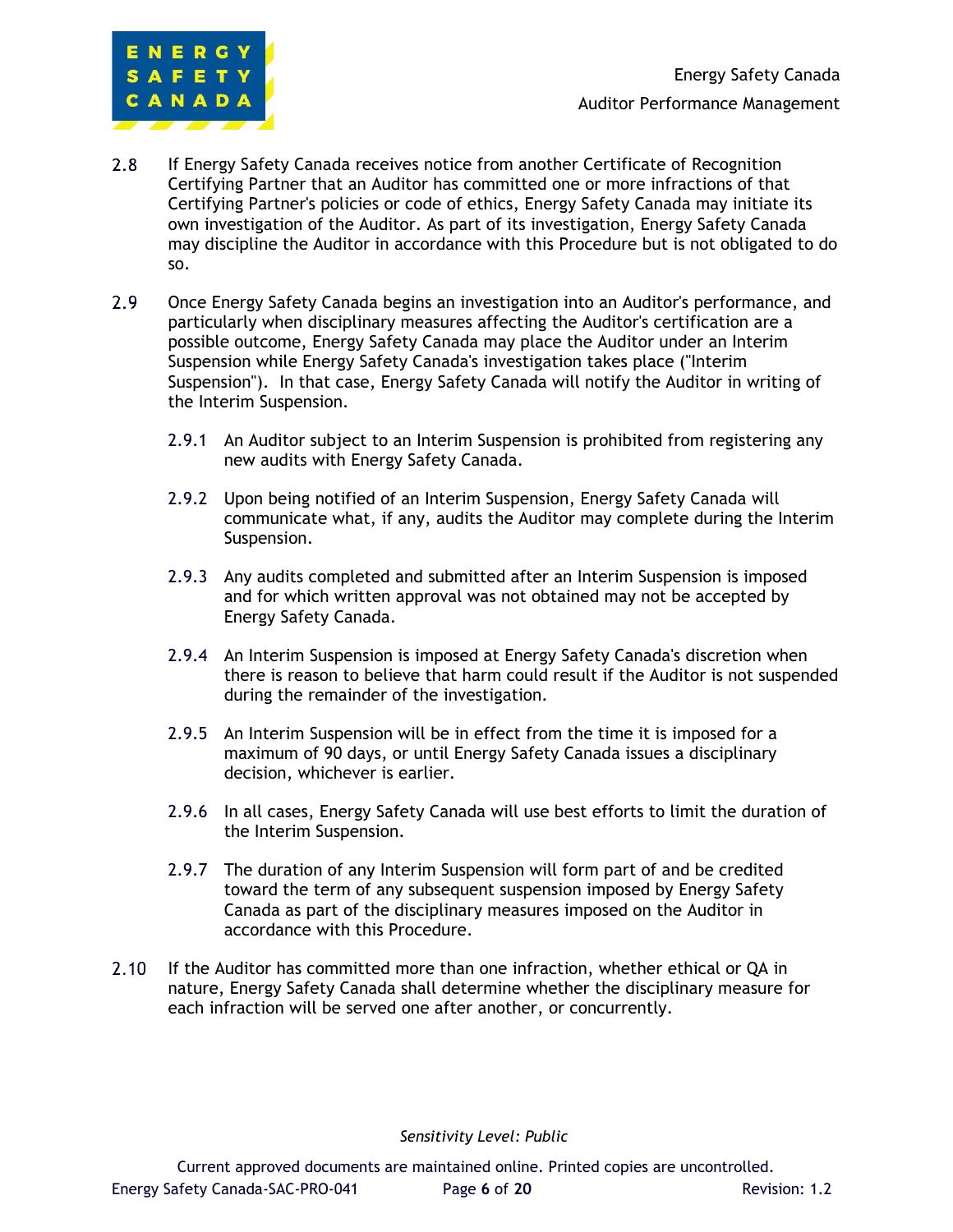

- $2.11$ During the course of its investigation into an Auditor performance issue, Energy Safety Canada may request information from the Auditor, including, but not limited to documents, software, emails, copies of the Auditor's contracts with Employers, draft and final versions of audit reports and field notes, correspondence between the Auditor and Employers, notes from meetings between the Auditor and Employers, recordings, and any other information that may reasonably be expected to assist Energy Safety Canada in its investigation.
- $2.12$ During its investigation, Energy Safety Canada may request that the Auditor answer questions or provide additional information regarding the issues under investigation.
- $2.13$ The Auditor shall provide the information set out in sections 2.11 and 2.12 within a reasonable timeframe, as set by Energy Safety Canada.
- $2.14$ The Auditor's refusal or omission to provide the information Energy Safety Canada requests may, in Energy Safety Canada's discretion, result in an adverse inference being drawn against the Auditor.
- $2.15 -$ During Energy Safety Canada's investigation, or at its conclusion, the Auditor will be given an opportunity to respond to Energy Safety Canada's concerns.
- $2.16$ Any disciplinary decision reached by Energy Safety Canada will be communicated to the Auditor in writing.
- $2.17$ Disciplinary decisions are effective immediately upon notice to the Auditor by Energy Safety Canada.
- $2.18$ Energy Safety Canada's written notice to the Auditor setting out the disciplinary decision will be accompanied by instructions on the appeals process.
- $2.19$ If the Auditor submits a request for an appeal, the commencement of the disciplinary decision made under the Procedure is not delayed or suspended during the time when a request for an appeal could be made, during the time prior to the date of a scheduled appeal, or while an appeal is being heard.
- $2.20$ All other applicable Certificate of Recognition Certifying Partners and applicable governing bodies will be notified if the Auditor is suspended for 12 months or more as a result of discipline in accordance with this Procedure.
- $2.21$ Energy Safety Canada may disclose to any one or more of the following entities any disciplinary decision that results in the Auditor's suspension and the findings upon which the disciplinary decision was based:
	- 2.21.1 Professional organizations, including self-governing and certifying bodies relevant to auditor certification;
	- 2.21.2 The Canadian Association of Oilwell Energy Contractors ("CAOEC"), in cases **R3**when the suspended Auditor is also an approved CAOEC auditor; and

#### *Sensitivity Level: Public*

Current approved documents are maintained online. Printed copies are uncontrolled. Energy Safety Canada-SAC-PRO-041 Page **7** of **20** Revision: 1.2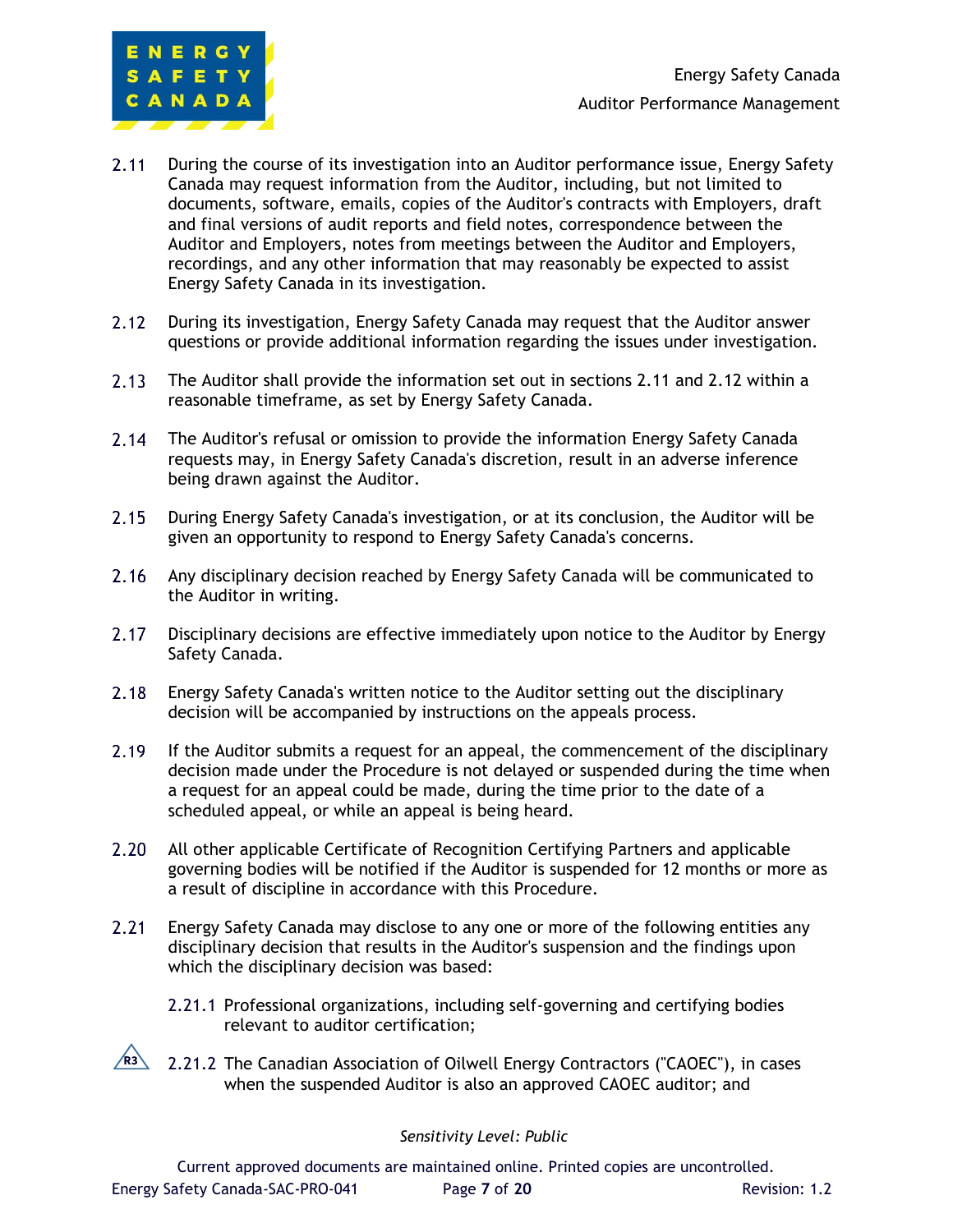

2.21.3 Law enforcement and regulatory agencies.

## **3.0 ETHICAL ISSUES**

The following section outlines Energy Safety Canada's Procedure with respect to any breach or allegation of a breach of the Energy Safety Canada Auditor Code of Ethics by the Auditor.

- $3.1$ An initial investigation of a breach of the Energy Safety Canada Auditor Code of Ethics will be conducted, and based on the results of the initial investigation, an in-depth investigation may then be carried out.
- $3.2$ If the Auditor is disciplined by Energy Safety Canada for ethical reasons, information regarding the investigation and discipline will be shared with Energy Safety Canada's training department(s).
	- 3.2.1 Energy Safety Canada may rely upon information obtained during its investigations under the Procedure when determining whether to accept the Auditor's application to provide training, or when investigating the Auditor's performance as an existing trainer with Energy Safety Canada's training department(s).
	- 3.2.2 Energy Safety Canada may obtain information about the Auditor from other Energy Safety Canada departments that may affect the Auditor's compliance with the Energy Safety Canada Auditor Code of Ethics, and Energy Safety Canada may rely upon that information in its investigation into the alleged breach of the Energy Safety Canada Auditor Code of Ethics.
- $3.3$ If, as a result of investigation, Energy Safety Canada concludes that the Auditor has committed ethical infractions in relation to multiple audits, each audit so affected may be deemed to have been a single ethical infraction, and each of those single infractions may be deemed to have occurred sequentially, based on the date and time of each audit's registration. An example is boiler-plating multiple audits.
- $3.4$ When considering whether an infraction is "Minor", "Significant", "Serious", or a "repeated minor ethical infraction", Energy Safety Canada may refer to documented disciplinary measures on the Auditor's file that have occurred within the past three years.
- $3.5$ The following table outlines more precisely how Energy Safety Canada classifies and investigates various ethical infractions and the penalties assigned to these types of infractions.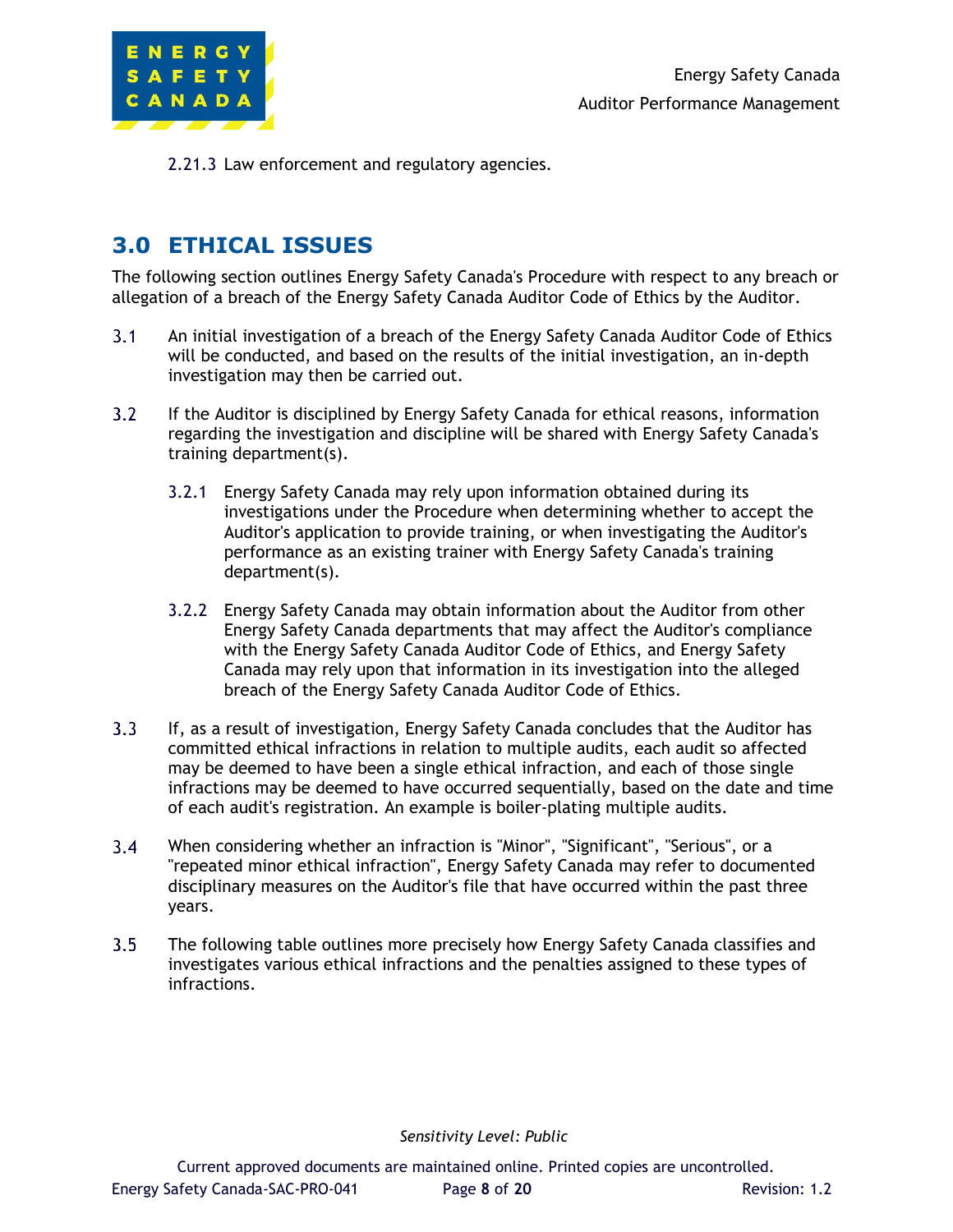

- $3.6$ In this section,
	- 3.6.1 "repeated" means any infraction after the first infraction.
	- 3.6.2 "repeated minor ethical infraction" means any infraction after the first infraction, regardless of whether the nature of the repeated infraction is the same as the first infraction or relates to a different violation of the Energy Safety Canada Auditor Code of Ethics.

#### **Table 1: Ethical Infractions Discipline Table**

| <b>Classification</b> | <b>Description</b>                                                                                                                                                               | <b>Investigation/Decision</b>                                                            | <b>Appropriate Penalties</b>                                                                                                                                                                                                                                                                                                                             |
|-----------------------|----------------------------------------------------------------------------------------------------------------------------------------------------------------------------------|------------------------------------------------------------------------------------------|----------------------------------------------------------------------------------------------------------------------------------------------------------------------------------------------------------------------------------------------------------------------------------------------------------------------------------------------------------|
| Note to File          | Unsubstantiated<br>/ Non-verifiable<br>/ False reports<br>of breaches of<br>the Energy<br>Safety Canada<br>Auditor Code of<br><b>Ethics</b>                                      | Investigation by<br>Energy Safety Canada;<br>Decision by Audit<br>Advisor                | Note will be placed on the<br>Auditor's file, including the<br>outcome of investigation.<br>Auditor may be informed of<br>this action by letter.                                                                                                                                                                                                         |
| Minor<br>Infraction   | Any infraction of<br>the Energy<br>Safety Canada<br>Auditor Code of<br>Ethics that is<br>relatively minor<br>in nature and<br>does not impact<br>on the approval<br>of an audit. | Investigation by<br>Energy Safety Canada;<br>Decision by Audit<br>Advisor                | An Education Letter outlining<br>the requirements with written<br>warning not resulting in<br>disciplinary action.<br>(Where Energy Safety Canada<br>deems the issues correctible<br>without impact to the audit<br>quality)<br>For example, where a new<br>rule is implemented, but the<br>auditor has not become<br>familiar with the new rule<br>yet. |
|                       |                                                                                                                                                                                  | Investigation by<br>Energy Safety Canada;<br>Decision by<br>Management<br>Representative | A Warning Letter with one or<br>more of the following<br>requirements:<br><b>Training</b><br><b>Repeat Auditor Training</b><br>$\bullet$<br>and Qualification audit                                                                                                                                                                                      |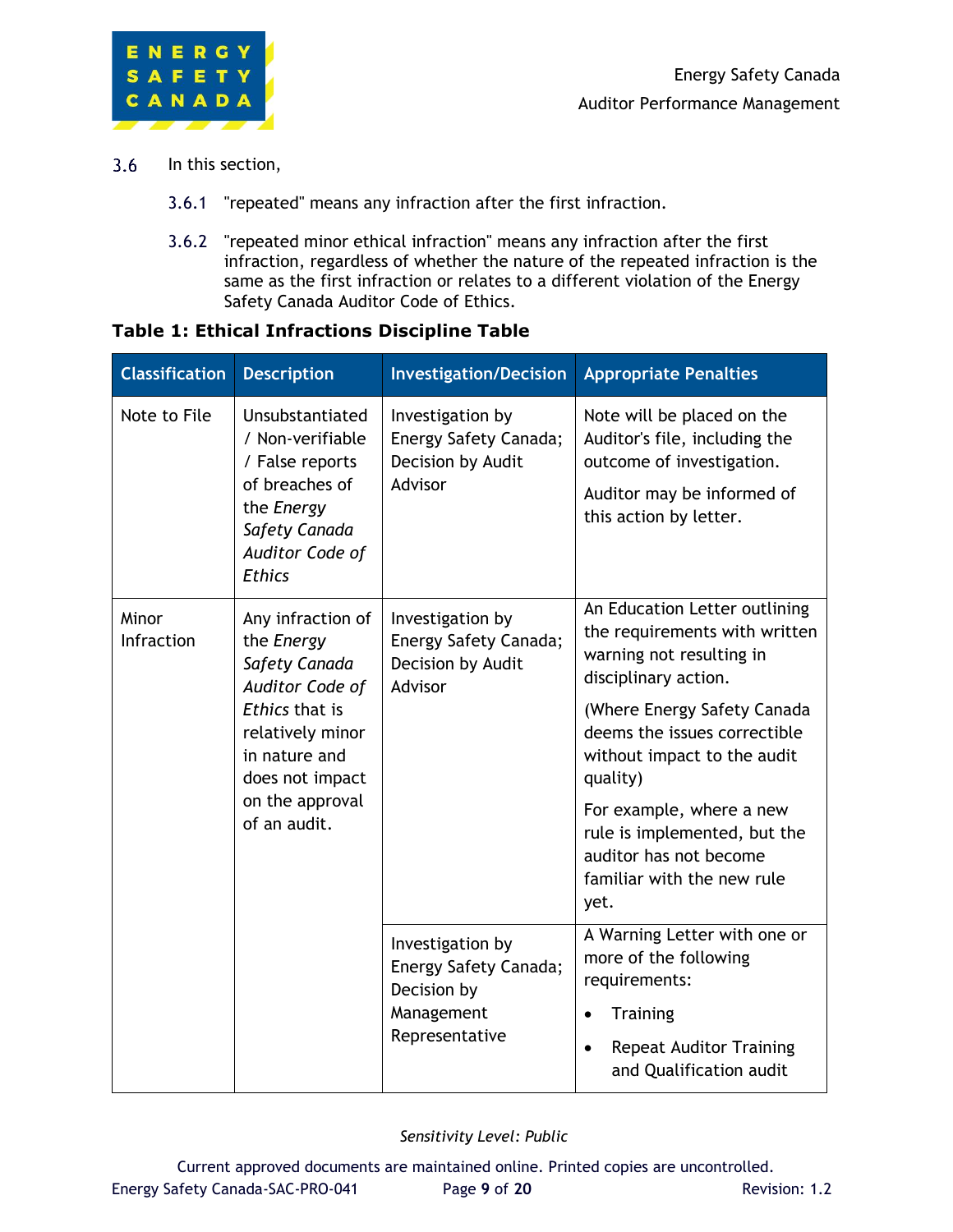

| <b>Classification Description</b> | <b>Investigation/Decision</b> Appropriate Penalties |                                                                                                                     |
|-----------------------------------|-----------------------------------------------------|---------------------------------------------------------------------------------------------------------------------|
|                                   |                                                     | Suspension of up to 6<br>months                                                                                     |
|                                   |                                                     | For example, the Auditor had<br>received previous education<br>on an issue, and failed to<br>correct their actions. |

| Significant<br>Infraction    | Includes a<br>repeated minor<br>ethical<br>infraction. Also<br>includes any<br>ethical<br>infraction that<br>results in an<br>audit's rejection<br>by Energy Safety<br>Canada, and/or<br>an employer<br>losing its COR<br>status.                                            | Investigation by<br><b>Energy Safety</b><br>Canada; Decision by<br>Management<br>Representative | Must include any one or more of<br>the following on the Auditor's 1st<br>offence in this category:<br><b>Repeat Auditor Training</b><br><b>Qualification Audit</b><br>$\bullet$<br>Suspension of up to 6 months<br>Must include any one or more of<br>the following on the Auditor's 2 <sup>nd</sup><br>offence in this category:<br><b>Repeat Auditor Training</b><br><b>Qualification Audit</b><br>Suspension of up to 1 year |
|------------------------------|------------------------------------------------------------------------------------------------------------------------------------------------------------------------------------------------------------------------------------------------------------------------------|-------------------------------------------------------------------------------------------------|---------------------------------------------------------------------------------------------------------------------------------------------------------------------------------------------------------------------------------------------------------------------------------------------------------------------------------------------------------------------------------------------------------------------------------|
| <b>Serious</b><br>Infraction | These include<br>third infractions,<br>which may<br>follow any<br>combination of<br>two earlier<br>infractions,<br>whether the first<br>two infractions<br>were "Minor",<br>"Significant", or<br>"Serious".<br>Also includes any<br>violation of the<br><b>Energy Safety</b> | Investigation by<br><b>Energy Safety</b><br>Canada; Decision by<br>Management<br>Representative | Must include the following on<br>the Auditor's 1 <sup>st</sup> offence in this<br>category:<br>Suspension from 6 months up<br>to 1 year, repeat Auditor<br><b>Training and Qualification</b><br>Audit<br>Must include the following on the<br>Auditor's 2nd<br>offence in this<br>category:<br>Suspension of 1 to 2 years,<br>$\bullet$<br>repeat Auditor Training and<br><b>Qualification Audit</b>                            |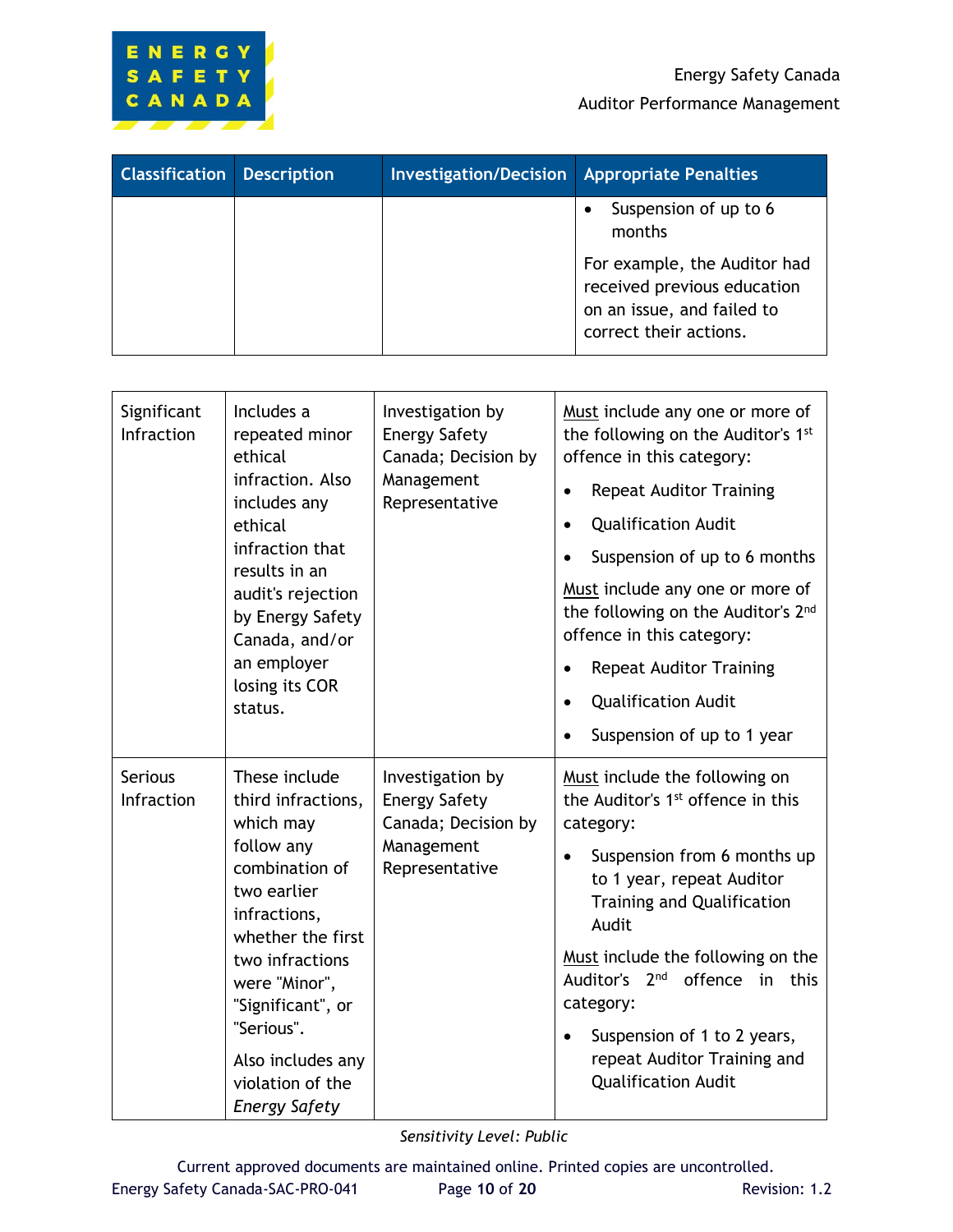

| Canada Auditor   | May include the following on 1st              |
|------------------|-----------------------------------------------|
| Code of Ethics   | and 2 <sup>nd</sup> offences and must include |
| that calls into  | the following on any 3rd offence              |
| question the     | in this category:                             |
| Auditor's        | Permanent revocation of the                   |
| honesty,         | Auditor's certification                       |
| integrity,       |                                               |
| diligence, or    |                                               |
| professionalism. |                                               |
|                  |                                               |

## **4.0 AUDIT QUALITY ISSUES**

The following section outlines Energy Safety Canada's Procedure and procedures with respect to any serious, unaddressed, or repeated shortcomings in audit quality by the auditor.

- $4.1$ Energy Safety Canada will identify QA issues while providing Audit QA Review to the Auditor.
- $4.2$ Energy Safety Canada will inform a Management Representative about any concerns regarding repeated QA issues or an audit of such low quality that it cannot pass the Audit QA Review process.
- $4.3$ Energy Safety Canada will consider whether the nature of the QA issue is a Minor QA Issue, in which case Energy Safety Canada will provide the Auditor with written notice to that effect and may take additional actions, as set out in the chart below.
- 4.4 If the nature of the QA issue is classified as a "First Significant Issue", Energy Safety Canada will communicate the same to the Auditor and may take additional actions, as set out in the chart below.
- 4.5 If the nature of the QA issue is classified as a "Second Significant Issue" or "Third Significant Issue", Energy Safety Canada will communicate the same to the Auditor and take appropriate action, as set out in the chart below.
- $4.6$ If the investigation concludes that the Auditor has committed quality assurance infractions in relation to multiple audits, each audit so affected may be treated as a single infraction and may be deemed to have occurred sequentially, based on the date and time of each audit's registration.
- 4.7 When considering whether an infraction is a "Minor Quality Assurance", "First Significant", "Second Significant", "Third Significant" or a "repeated Minor QA" infraction, Energy Safety Canada may refer to documented disciplinary measures on the Auditor's file that have occurred within the past three years.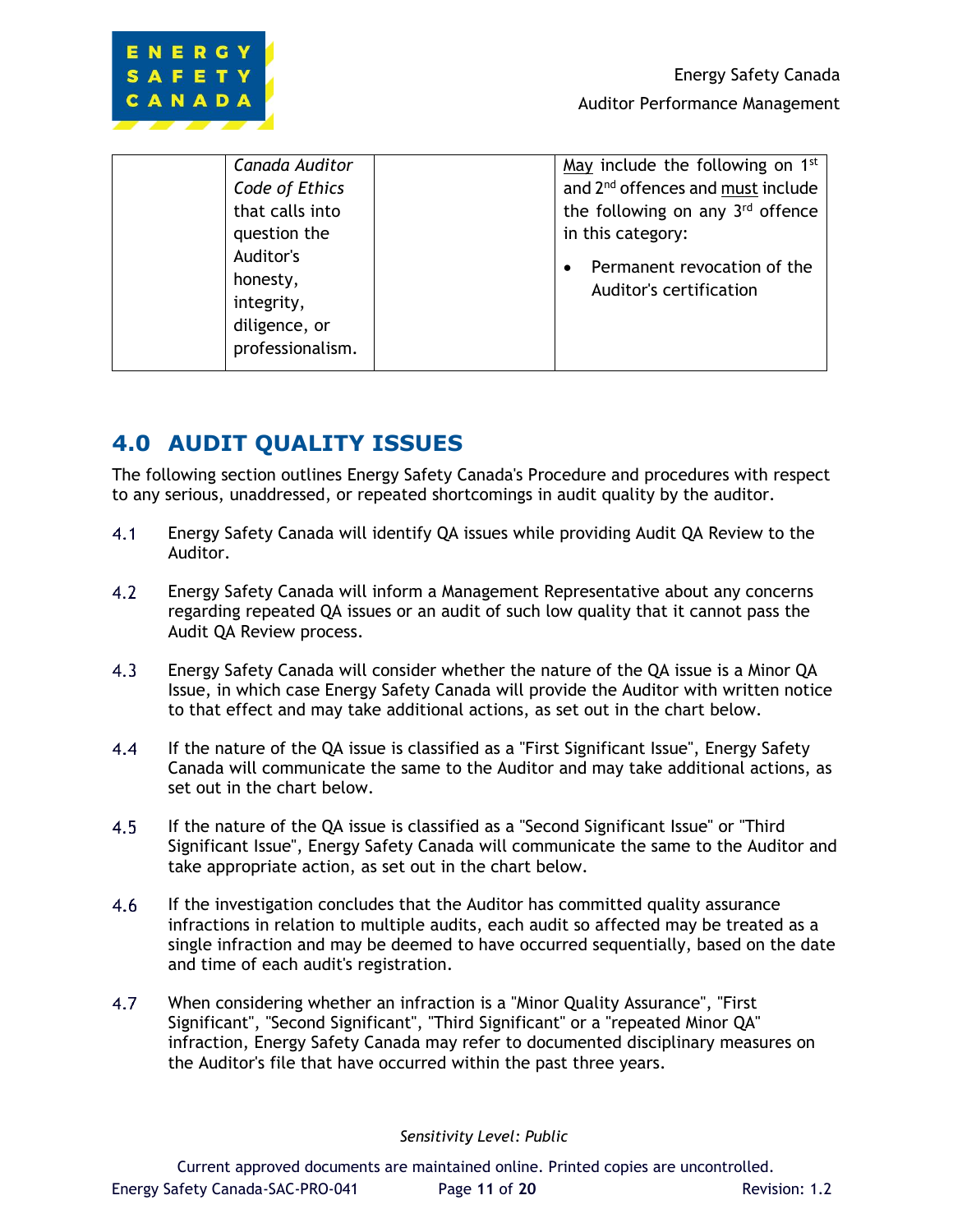

- 4.8 The following table outlines more precisely how Energy Safety Canada classifies and investigates audit QA shortcomings by the Auditor.
- 4.9 In this section,
	- 4.9.1 "Repeated Minor QA Issues" means QA issues whose nature and frequency demonstrate that the Auditor is not making best efforts to institute Energy Safety Canada's requested changes and instructions to ensure the Auditor's compliance with Energy Safety Canada's policies and procedures regarding auditing, or the Health and Safety Certificate of Recognition Program: quality assurance standards.

### **Table 2: Quality Infractions Discipline Table**

| <b>Classification</b>                           | <b>Description</b>                                                                                                                          | <b>Investigation/Decision</b>                                                                                                                                | <b>Appropriate Penalties</b>                                                                                                                                                                                                                                                                                                                                                                                                                                                                                                                                                                                           |
|-------------------------------------------------|---------------------------------------------------------------------------------------------------------------------------------------------|--------------------------------------------------------------------------------------------------------------------------------------------------------------|------------------------------------------------------------------------------------------------------------------------------------------------------------------------------------------------------------------------------------------------------------------------------------------------------------------------------------------------------------------------------------------------------------------------------------------------------------------------------------------------------------------------------------------------------------------------------------------------------------------------|
| <b>Minor Quality</b><br><b>Assurance Issues</b> | Administrative<br>and/or<br>correctable<br>audit<br>deficiencies                                                                            | Addressed via ongoing<br>Audit QA processes;<br>Flagged and<br>investigated by Energy<br>Safety Canada;<br>Decision by Audit<br>Advisor & Program<br>Advisor | Written feedback to the<br>$\bullet$<br>Auditor on the first review<br>Communication with Auditor<br>$\bullet$<br>with an Education Letter if<br>deficiencies identified in the<br>first review are not corrected<br>in the Auditor's second<br>submission of the audit.<br>Any failure on the Auditor's<br>third or fourth submission of<br>the audit may result in the<br>audit being rejected by<br>Energy Safety Canada and, as<br>such, the QA issue will then<br>be considered a "Significant<br>QA Issue".<br>NOTE: A warning letter must be<br>sent before repeated issues are<br>classified as "Significant". |
| <b>First Significant</b><br><b>Issue</b>        | Repeated<br>Minor QA<br>Issues or any<br>$QA$ issue $(s)$<br>that result in<br>an audit's<br>rejection by<br><b>Energy Safety</b><br>Canada | Investigation by<br>Energy Safety Canada;<br>Decision by<br>Management<br>Representative                                                                     | Must include telephone contact<br>and a warning letter to the<br>Auditor.<br>Warning letter must include one<br>or more of the following<br>requirements:<br><b>Training</b><br>$\bullet$<br><b>Repeat Auditor Training</b><br><b>Qualification Audit</b>                                                                                                                                                                                                                                                                                                                                                              |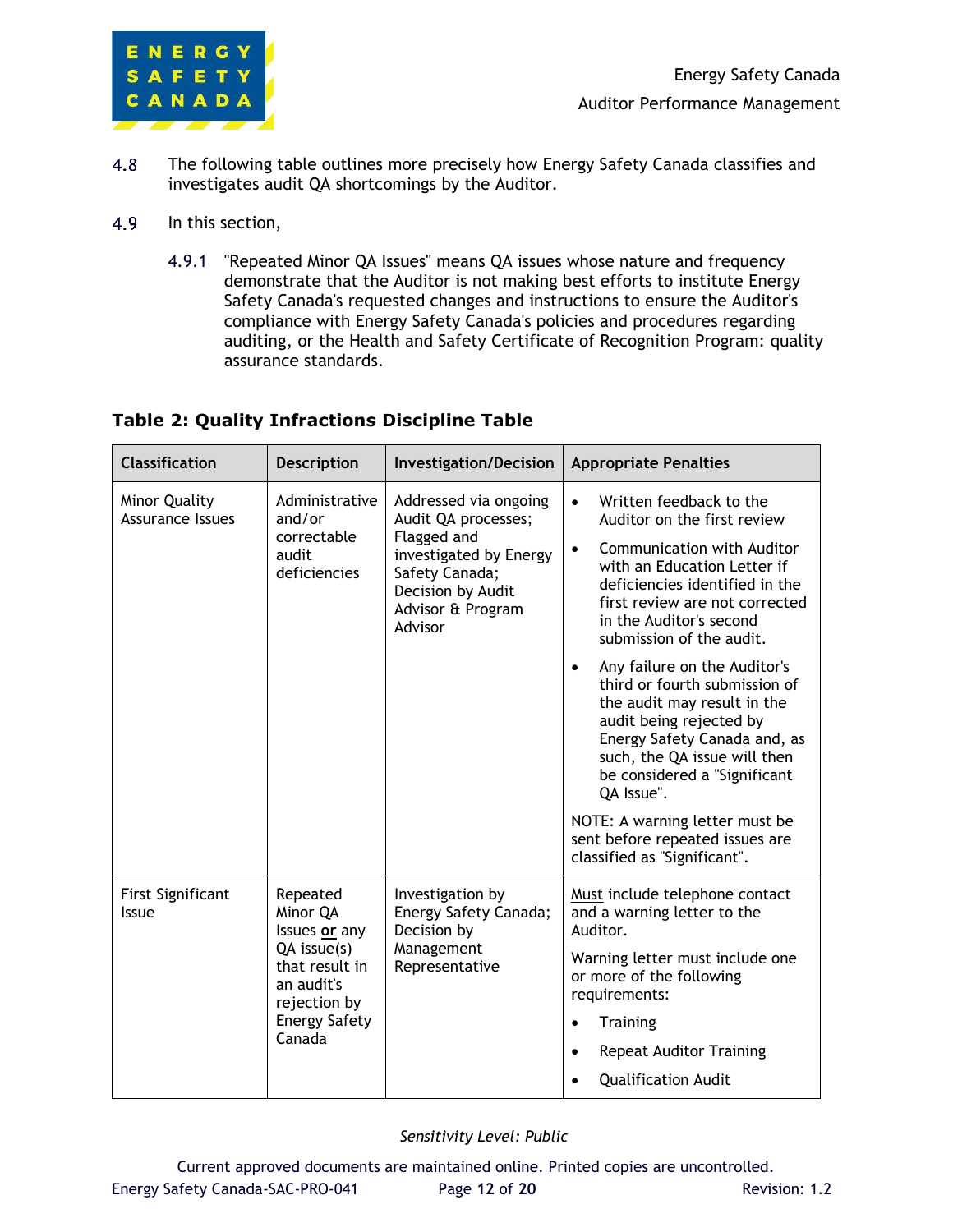

| Second Significant<br><b>Issue</b>       | Failure to<br>address any<br>issue(s)<br>already<br>addressed as<br>a First<br>Significant<br><b>Issue</b>  | Investigation by<br>Energy Safety Canada;<br>Decision by<br>Management<br>Representative | Must include any one or more of<br>the following, in addition to<br>telephone contact and a warning<br>letter.<br>Warning letter must include one<br>or more of the following<br>requirements:<br><b>Training</b><br><b>Repeat Auditor Training</b><br>$\bullet$<br><b>Qualification Audit</b><br>$\bullet$<br>Suspension of up to 1 year |
|------------------------------------------|-------------------------------------------------------------------------------------------------------------|------------------------------------------------------------------------------------------|-------------------------------------------------------------------------------------------------------------------------------------------------------------------------------------------------------------------------------------------------------------------------------------------------------------------------------------------|
| <b>Third Significant</b><br><b>Issue</b> | Failure to<br>address any<br>issue(s)<br>already<br>addressed as<br>a Second<br>Significant<br><b>Issue</b> | Investigation by<br>Energy Safety Canada;<br>Decision by<br>Management<br>Representative | Must result in a permanent<br>revocation of the Auditor's<br>certification.                                                                                                                                                                                                                                                               |

### **Certification Reinstatement**

- $4.10 -$ An Auditor who has been assessed any restriction(s) on his or her certification (as an Energy Safety Canada Certified Auditor) will need to meet all the conditions set out in the Procedure, as applicable, before being reinstated.
- $4.11$ In advance of being considered for reinstatement:
	- 4.11.1 The Auditor must satisfy all the conditions and requirements outlined in the discipline letter or appeal decision letter, as applicable,
	- 4.11.2 Any training requirements applied are only considered completed once confirmation of a successful completion is formally processed by Energy Safety Canada. As such, any exam or other course requirements would need to be completed, receive a passing grade from the instructor, and be processed by Energy Safety Canada before the training requirements would be considered met.
	- 4.11.3 If a Qualification Audit is required as part of the Auditor's discipline, the audit must meet all of Energy Safety Canada's audit standards and pass the Energy Safety Canada QA Review. Conditions regarding the Qualification Audit will be removed when the audit passes the QA review and is processed as an approved audit by Energy Safety Canada.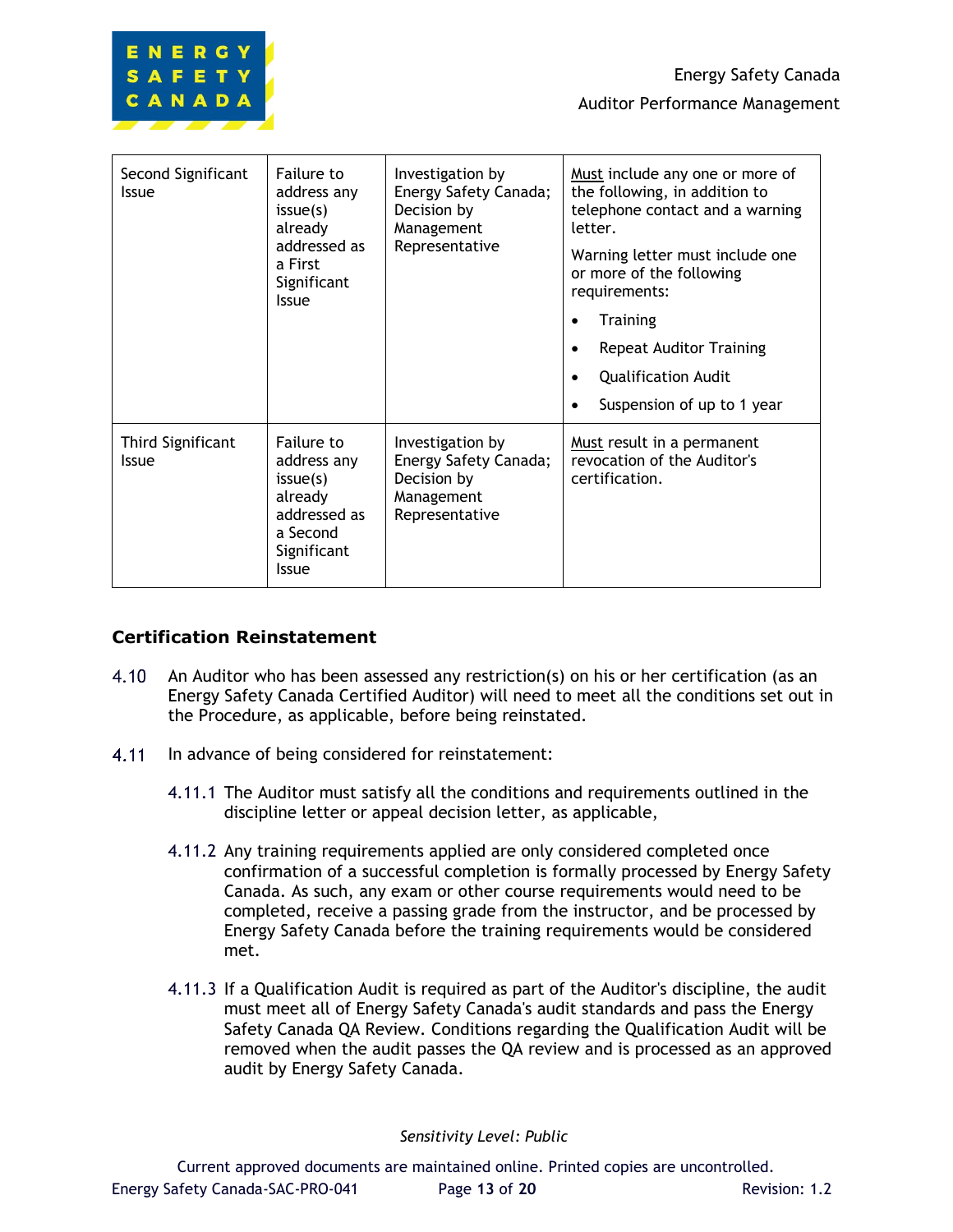

- 4.11.4 An Auditor may neither register nor start any new audit during the suspension period. Auditors are only permitted to complete and submit audits specifically referenced in the discipline letter or appeal decision letter, as applicable. Qualification Audits are subject to the same restrictions as any other audits and may only be registered and started once the suspension period has ended.
- 4.11.5 An Auditor will be invited to meet with a Management Representative from Energy Safety Canada. This meeting will be offered by Energy Safety Canada at a time and location, and through a means of communication (telephone, videoconference, etc.), intended to be convenient for the Auditor. Refusal to attend this meeting will not prevent reinstatement once all disciplinary requirements have been met, but the Auditor's refusal to attend will be documented on the Auditor's file. The purpose of the meeting will be to:
	- Clarify Energy Safety Canada's expectations of the Auditor's performance and possible consequences if these expectations are not met
	- Outline resources Energy Safety Canada has made available to the Auditor to assist the Auditor in meeting the expectations
	- To provide the Auditor with an opportunity to ask Energy Safety Canada questions regarding auditing and/or Energy Safety Canada's expectations of the Auditor
- $4.12$ Once all the conditions and requirements have been satisfied by the Auditor, Energy Safety Canada will reinstate the Auditor's certification by:
	- 4.12.1 Sending the Auditor a letter outlining the reinstatement of the Auditor's certification.
	- 4.12.2 Permitting the Auditor to register and start audits as applicable to his or her auditor certification.
	- 4.12.3 An Energy Safety Canada Certified External Auditor's name will be placed on any publicly accessible list of auditors, maintained by Energy Safety Canada, at the next time that the list is scheduled to be updated by Energy Safety Canada.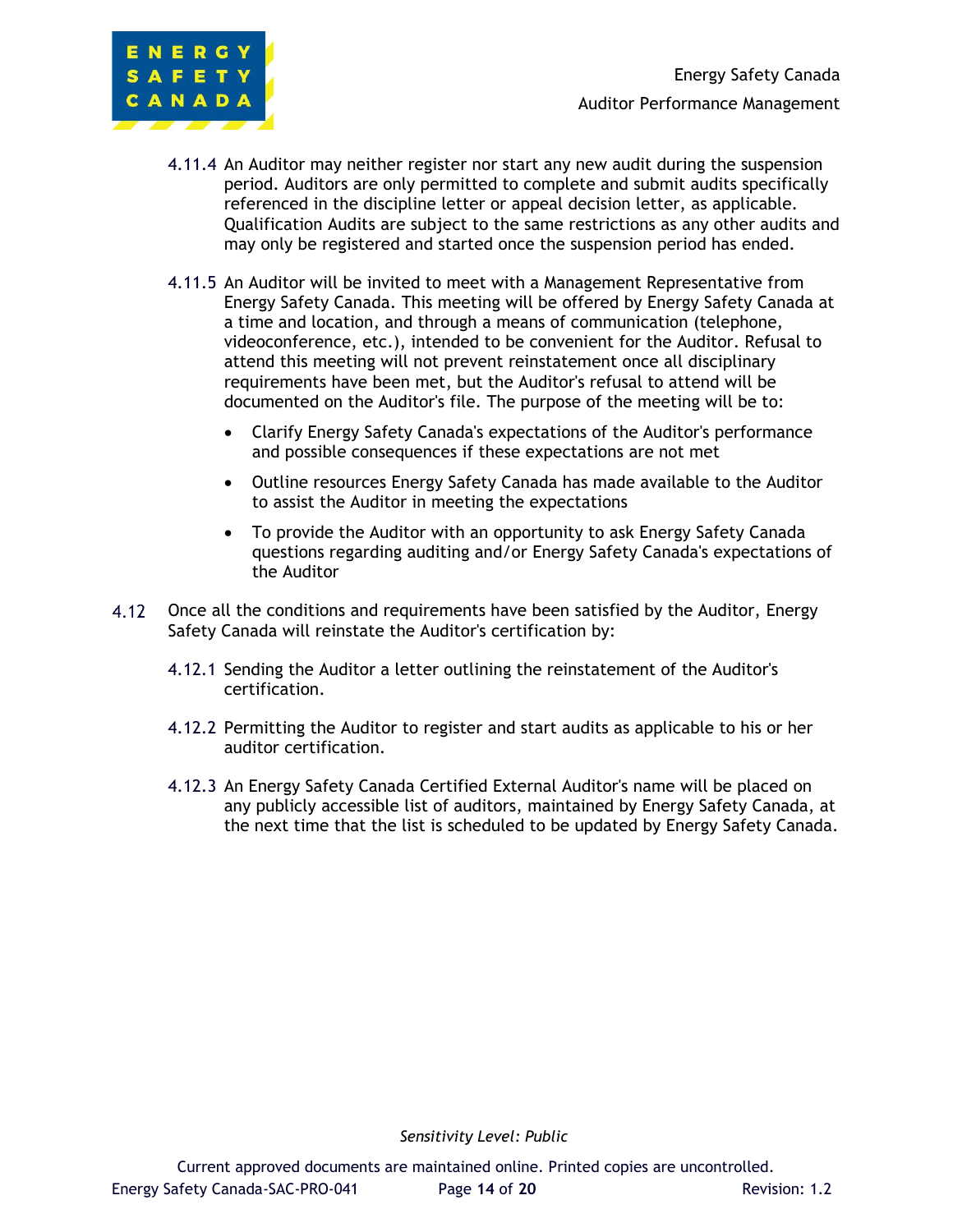

### **Appeals**

- $4.13$ Any Auditor who has been assessed some form of disciplinary decision may appeal the disciplinary decision in accordance with this Procedure by following the Energy Safety Canada Framework for Auditor Performance Management.
	- 4.13.1 Appeals may be heard only with respect to the decision and disciplinary measures made by a Management Representative.
	- 4.13.2 Individuals hearing arbitrations under this Procedure will not include any person(s) who were involved in reaching the decisions appealed from.
	- 4.13.3 The Auditor shall not appeal the content of government standards as set out by any government bodies that have responsibility for the COR program in their jurisdiction, and the Auditor shall not appeal the contents of Energy Safety Canada policies, such as those found in the Approved Energy Safety Canada Audit Protocol, or as set out in other written Energy Safety Canada policies and procedures.
- The Energy Safety Canada Framework for Auditor Performance Management offers two levels of appeal:
	- 4.14.1 Level One: Formal Meeting with a Management Representative.
	- 4.14.2 Level Two: Arbitration.
		- arbitration is available when the auditor chooses to appeal the decision made by a management representative following a formal meeting

#### **Level One: Formal Meeting with a Management Representative**

Requests for Formal Meeting

- $4.15$ The Auditor may challenge a disciplinary decision made in accordance with the Procedure by making a written request for a Formal Meeting with a Management Representative within 14 days of being informed of the disciplinary decision. The postmark on an envelope or other official indicator of date sent, or the time indicated on electronic mail, whichever is earlier, will be taken as the date the Auditor was informed of the decision.
- $4.16$ A written request for a Formal Meeting with a Management Representative to challenge a disciplinary decision must include the Auditor's reasons to support his or her position. The Formal Meeting will be limited to discussion of those matters directly related to the decision being appealed.
	- 4.16.1 The address to which the request for a Formal Meeting must be sent is as follows:

#### **ENERGY SAFETY CANADA**

*Sensitivity Level: Public*

Current approved documents are maintained online. Printed copies are uncontrolled. Energy Safety Canada-SAC-PRO-041 Page **15** of **20** Revision: 1.2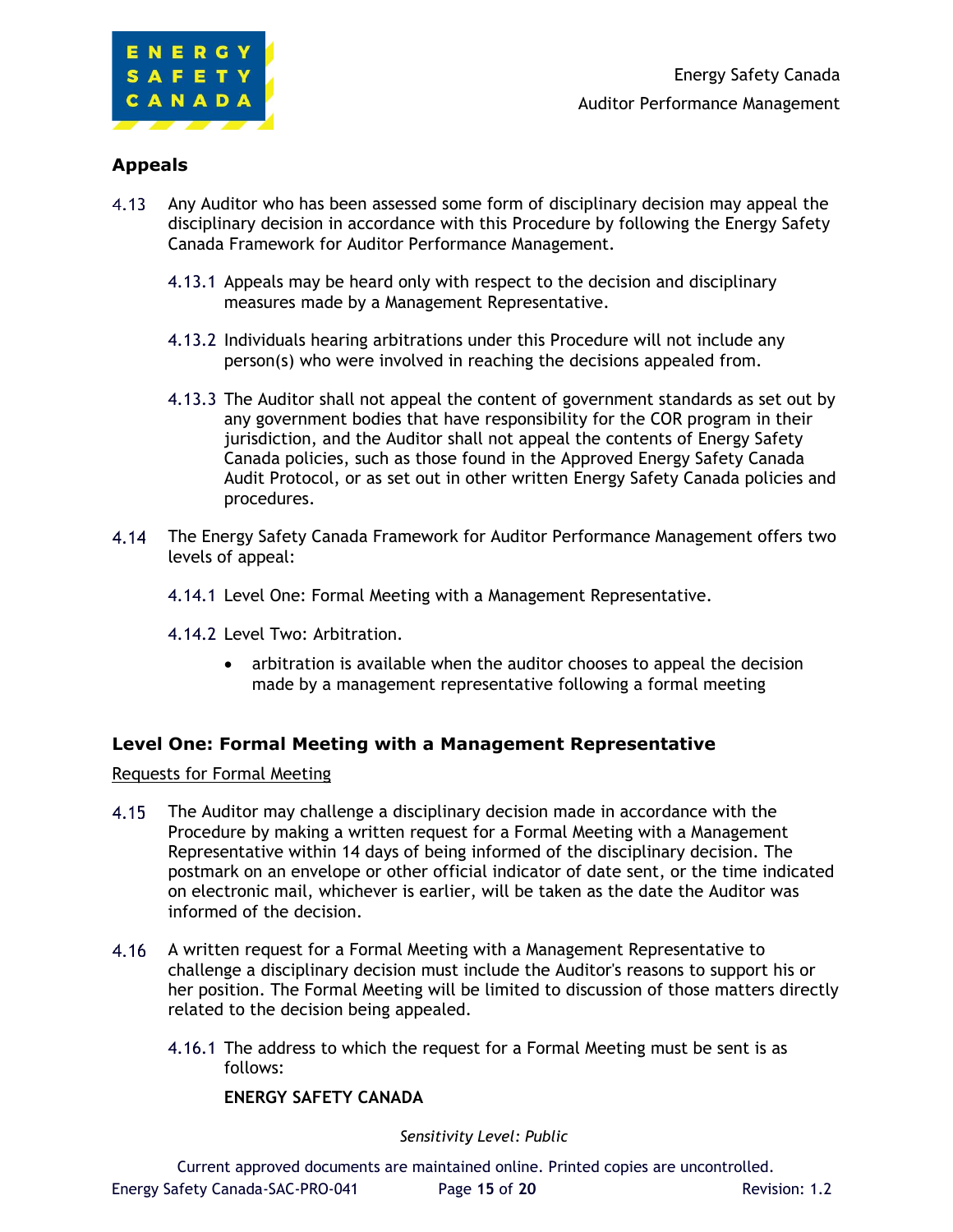

 $\sqrt{R1}$ 

Attention: Manager, Safety Audits & Certifications 150, 2 Smed Lane SE, Calgary, AB T2C 4T5

#### Formal Meeting

- 4.17 Energy Safety Canada will use its best efforts to schedule a Formal Meeting with the Auditor on a date that is within 30 days of Energy Safety Canada's receipt of the Auditor's written request for a Formal Meeting.
- $4.18$ The Formal Meeting may be held in person, by telephone call, or by video conference, in Energy Safety Canada's discretion.
- The Management Representative and any additional Energy Safety Canada staff whose 4.19 attendance would, in Energy Safety Canada's view, be of assistance, will be present at the Formal Meeting. At the Formal Meeting, the Auditor will have the opportunity to present reasons to support the Auditor's position. No additional persons are permitted to be present during the Formal Meeting.
- $4.20$ The Management Representative will communicate, in writing, Energy Safety Canada's decision and reasons to the Auditor within 14 days of the Formal Meeting.
- $4.21$ The Management Representative may uphold, modify, or set aside the original decision, in accordance with this Procedure. The Management Representative may not order a stay of the disciplinary measures ordered in the original decision prior to issuing a final decision after the Formal Meeting.
- $4.22$ The decision of the Management Representative following a Formal Meeting can be appealed to an arbitrator.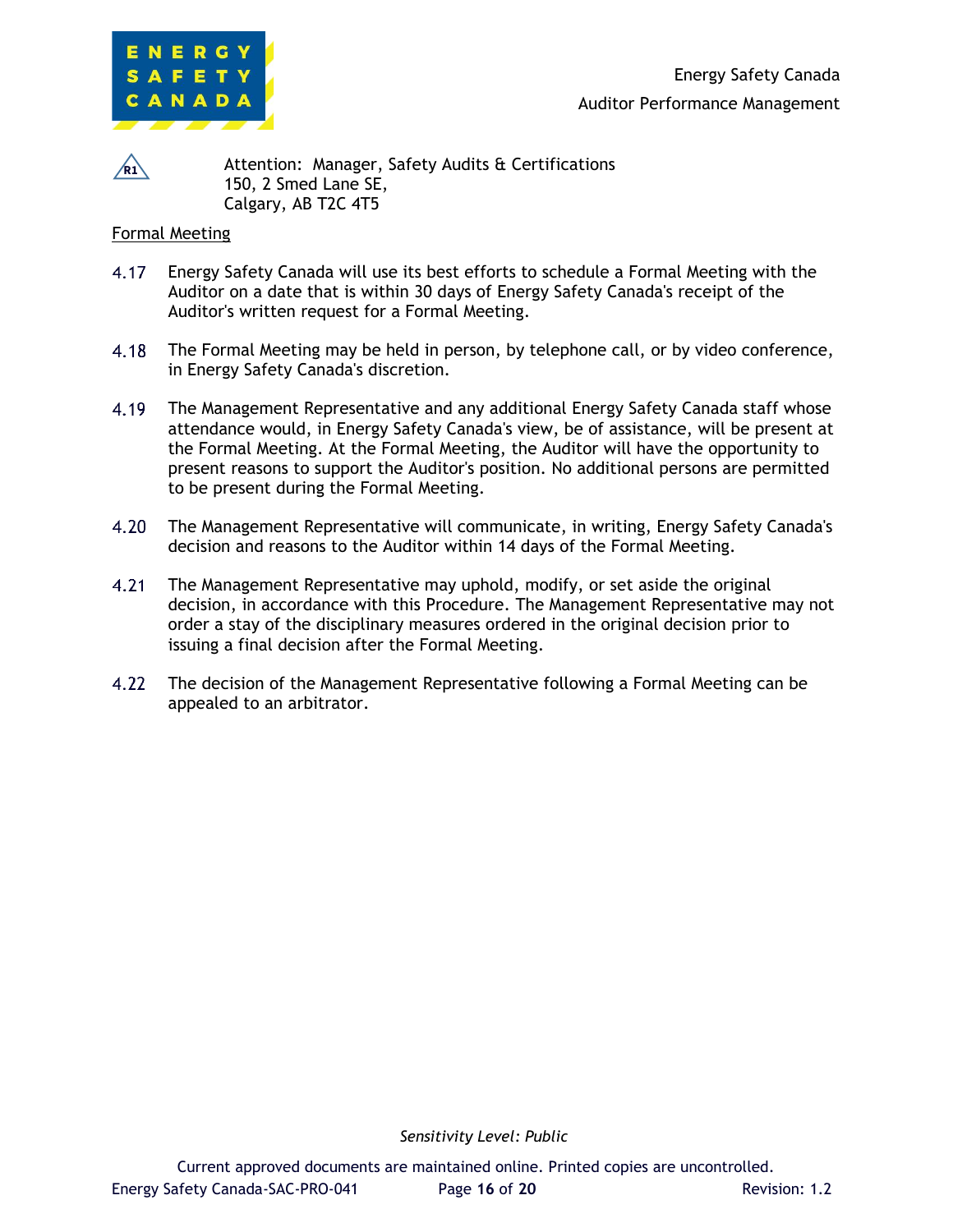

#### **Level Two: Arbitration**

 $4.23$ To initiate arbitration, the Auditor must provide a formal, written request for arbitration.

#### Requests for Arbitration

- 4.24 Requests for arbitration must:
	- 4.24.1 Be submitted in writing within 14 days of being informed of a disciplinary decision by Energy Safety Canada to be eligible for the arbitration process.

#### 4.24.2 Include:

- The reason for the request for arbitration
- The desired remedy
- Copies of any documentation that will be used to support the auditor's position at the arbitration
- The names and contact information for any witnesses that will be called by the auditor
- 4.24.3 Be addressed to Manger, Safety Audits & Certification and must be sent to the following address:

**R1**

#### **ENERGY SAFETY CANADA**

Attention: Manager, Safety Audits & Certifications 150, 2 Smed Lane SE, Calgary, AB T2C 4T5

- $4.25$ All requests for arbitration will be verified by Energy Safety Canada to ensure they were sent within the 14-day limit on appeals.
	- 4.25.1 The postmark on an envelope or other official indicator of date sent will be taken as the date the request for arbitration was made.
	- 4.25.2 The day when the request for arbitration is received in Energy Safety Canada's office will be the start date for any timelines in which Energy Safety Canada is required to respond to the request for arbitration in accordance with this Procedure.
- $4.26$ Within seven days of receipt of a request for arbitration, Energy Safety Canada will provide written notification to the Auditor confirming receipt of the request for arbitration.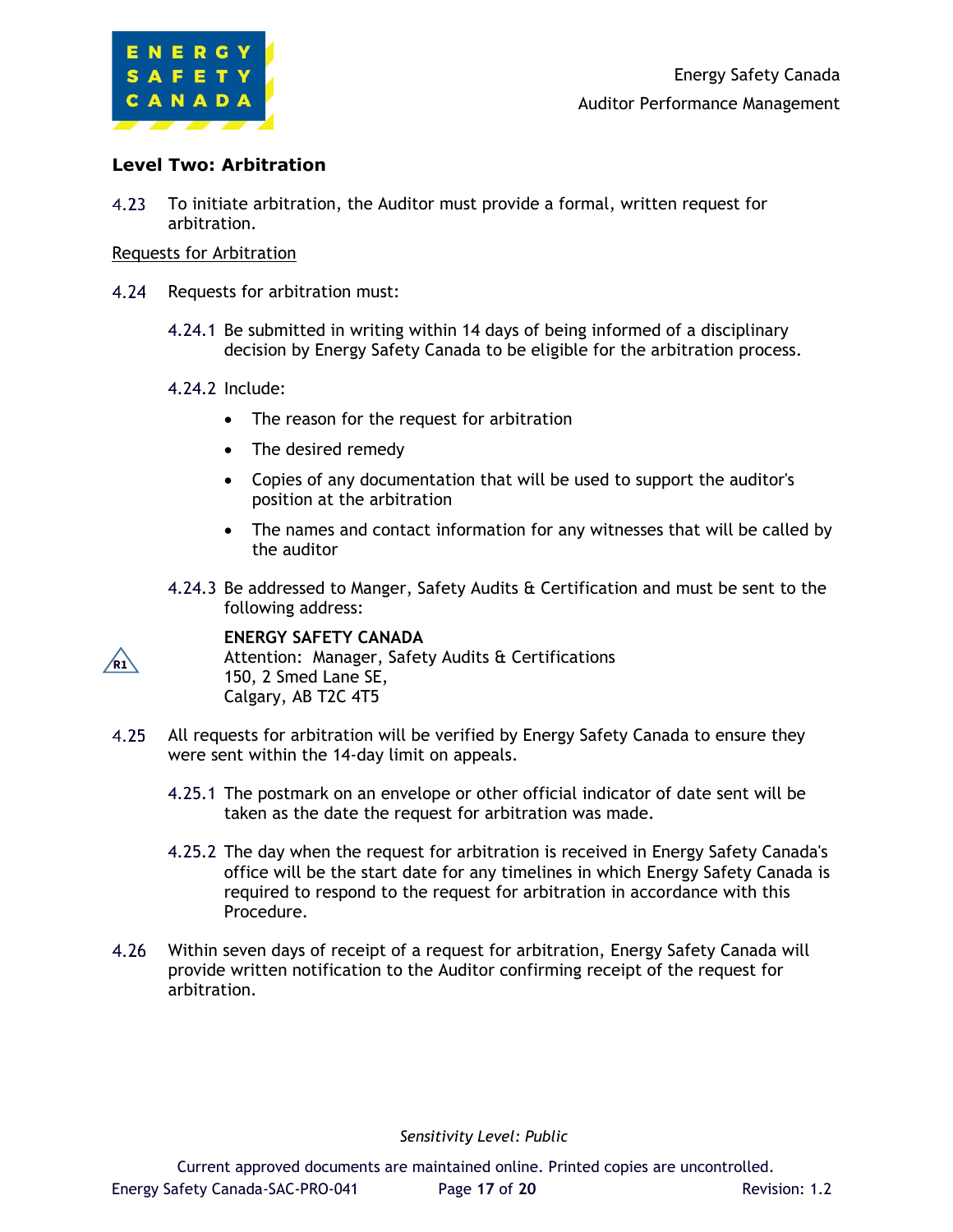

- $4.27$ If a request for arbitration does not comply with the requirements set out in this Procedure, Energy Safety Canada will advise the Auditor within seven days of having received the request for arbitration. No arbitration will be scheduled if the request for arbitration does not comply with this Procedure.
- 4.28 If the request for arbitration is received by Energy Safety Canada, Energy Safety Canada will forward to the Auditor within seven days of receiving the request for arbitration the roster of arbitrators maintained by Energy Safety Canada. The roster includes those arbitrators approved by Energy Safety Canada from a list of potential arbitrators provided by the Director of Alberta Partnerships.

#### Appointment of an Arbitrator

4.29 The Auditor and Energy Safety Canada (the "Parties") must appoint a single arbitrator by mutual agreement within seven days after the roster of arbitrators is forwarded to the Auditor. If the Parties fail to agree on the selection of an arbitrator, either party may apply to the Director of Alberta Partnerships to appoint an arbitrator. The selection of an arbitrator by the Director of Alberta Partnerships is final and may not be appealed.

#### Arbitration Hearings

- $4.30 -$ Arbitration hearings under this Procedure will follow the rules for arbitrations set out in the Alberta Arbitration Act, as amended from time to time, with the following specifications and/or exceptions:
	- 4.30.1 All arbitration hearings will be conducted by a single arbitrator;
	- 4.30.2 All arbitrations must take place at a location that is mutually agreeable to both the Auditor and Energy Safety Canada;
	- 4.30.3 If the Parties cannot agree on the location for an arbitration hearing, the arbitrator will determine the location for the arbitration hearing;
	- 4.30.4 The actual costs of the arbitration, including arbitrator's fees, hearing costs and administrative expenses, as approved by the arbitrator, must be shared equally between the Parties and must not be allocated by the arbitrator as part of his or her decision;
	- 4.30.5 The arbitrator must issue interim reports on his or her services to the Parties every 15 days during the arbitration process unless the parties otherwise agree;
	- 4.30.6 The Parties must each be responsible for their own costs related to the arbitration, including but not limited to any legal fees, travel time and expenses, lost income, and witness fees;
	- 4.30.7 For arbitrations concerning the Auditor's suspension and/or revocation of certification, the arbitrator's decision is limited to actions outlined in the Procedure;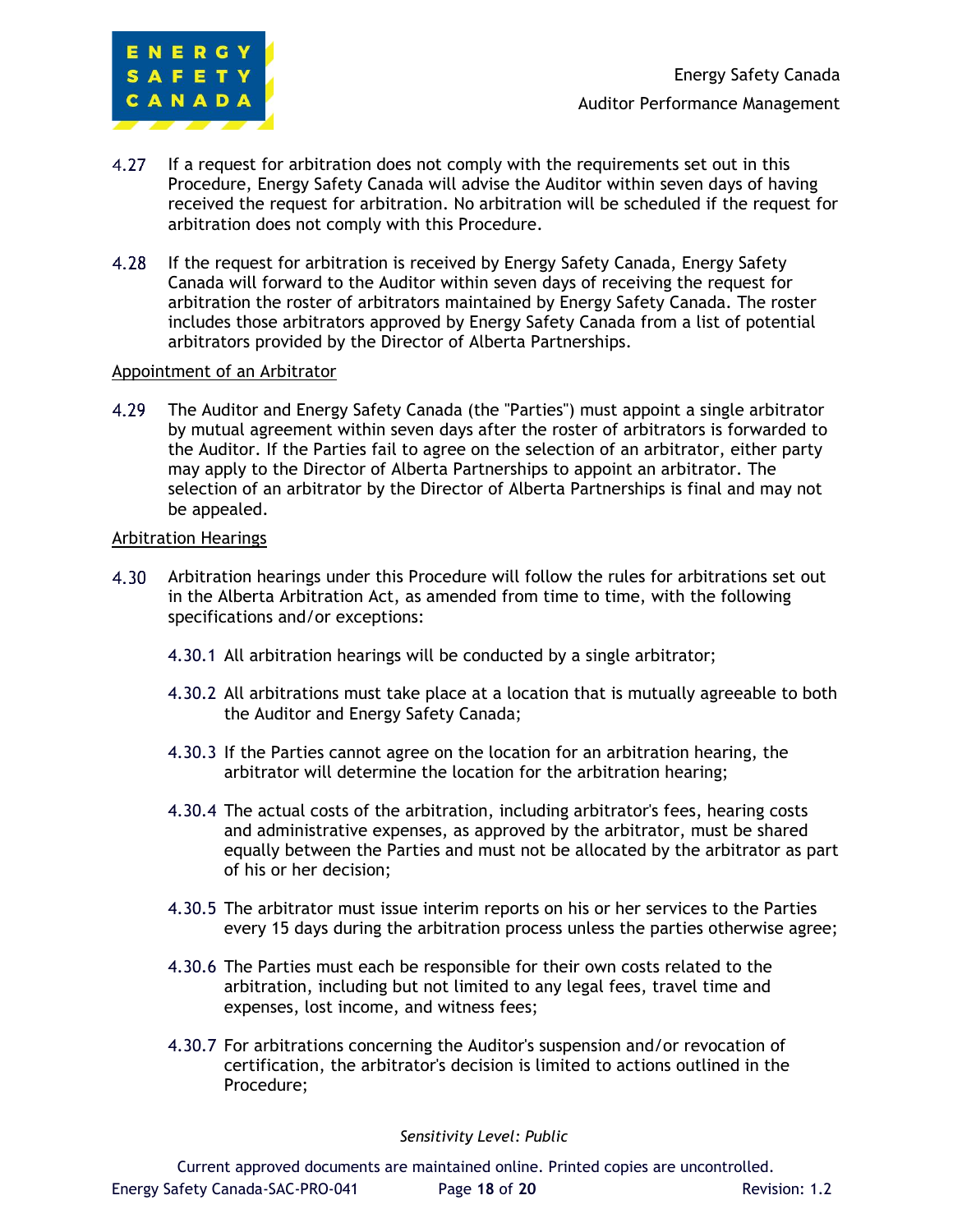

- 4.30.8 No arbitration award made under the Procedure may include any award for monetary damages;
- $4.31$ All arbitration hearings under the Procedure must operate as follows:
	- 4.31.1 The conduct of the arbitration hearing will be informal;
	- 4.31.2 The rules of evidence will not apply unless the Parties mutually agree that the rules of evidence will be in force;
	- 4.31.3 Each of the Parties will be allowed to present relevant documentation, evidence, witnesses and arguments to support its position;
	- 4.31.4 The arbitrator may ask questions and all answers to those questions will be directed to the arbitrator;
	- 4.31.5 The Parties will present in the following order;
		- Energy Safety Canada will present its evidence
		- The auditor will present his or her evidence
		- Energy Safety Canada will present its arguments and final comments
		- The auditor will present his or her arguments and final comments
- The Parties are not allowed to cross examine each other unless the arbitrator specifically allows this, in which case the arbitrator will also determine the extent to which any cross examination may be used.
- $4.33$ The Parties are not bound to confidentiality with respect to the arbitrator's final decision. This includes details of the Auditor's certification status and any penalties imposed, if applicable,
- $4.34$ The arbitrator may uphold, modify, or set aside Energy Safety Canada's original decision, or the decision made after the Formal Meeting, in accordance with the Procedure.
- $4.35$ In appeals from disciplinary matters, the arbitrator may uphold, reduce, increase, add or substitute penalties, in accordance with the Procedure.
- $4.36$ Arbitrators may not order a stay of disciplinary measures ordered by Energy Safety Canada before issuing a final decision, after the arbitration hearing.
- 4.37 The arbitrator must conduct the hearing and issue a signed, written decision to the Parties, including reasons for the decision, no later than 90 days after Energy Safety Canada received the request for appeal by arbitration.
- 4.38 The decision of the arbitrator is final and binding and cannot be appealed.